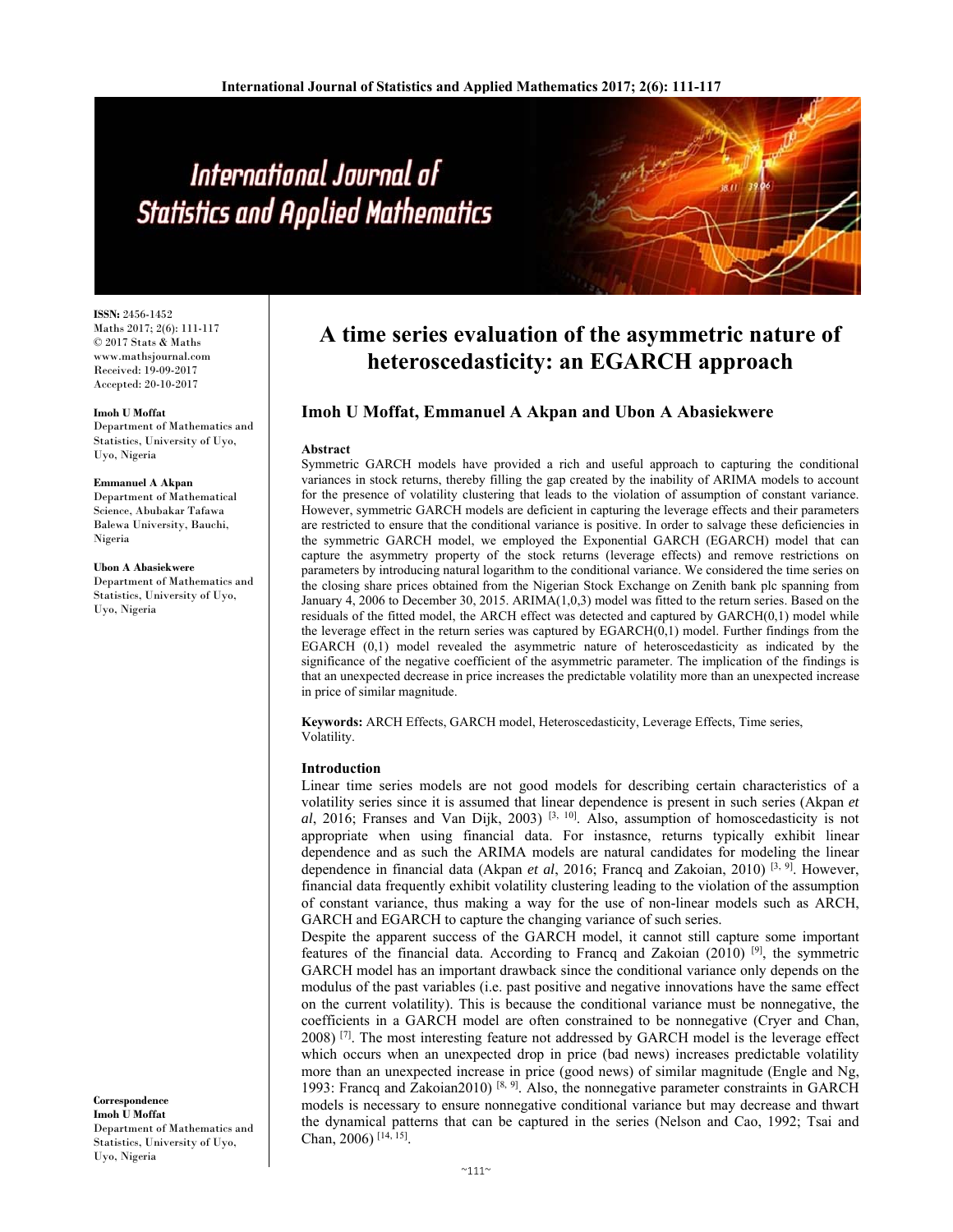International Journal of Statistics and Applied Mathematics

Therefore, this study is built towards handling some weaknesses created when the GARCH model is applied to the returns of a financial series by allowing for the signs of the innovations (returns) to have impact on the conditional variance in addition to the magnitude.

#### 2. Materials and Methods

The return series  $R_t$  can be obtained given that  $P_t$  is the price of a unit share at time, t and  $P_{t-1}$  is the share price at time t-1.  $R_t = log\binom{P_t}{P_{t-1}} = log P_t - log P_{t-1}(1)$ 

The  $R_t$  in equation (1) is regarded as natural logarithm difference of the share price,  $P_t$  which is meant to achieve stationarity (Akpan and Moffat, 2015)<sup>[2]</sup>.

#### 2.1 Model Selection Criteria

For a given data set, when there are multiple adequate models, the selection criterion is normally based on summary statistics from residuals of a fitted model (Wei, 2006) [17]. There are several model selection criteria based on residuals (see Wei, 2006) [17]. For the purpose of this study, we consider the well-known Akaike's information criterion (AIC), (Akaike, 1973)<sup>[1]</sup> defined as  $AIC = -2 ln(likelihood) + 2(number of parameters)$  $(2)$ 

where the likelihood function is evaluated at the maximum likelihood estimates. The optimal order of the model is chosen by the value of the number of parameters, so that AIC is minimum (Wei, 2006)<sup>[17]</sup>.

### 2.2 Diagnostic Checking

**Model Diagnostic Checking** 

Ljung and Box Test  $(1978)^{[12]}$  is given as

$$
Q(m) = T(T + 2) \sum_{l=1}^{m} \frac{\hat{p}_l^2}{T - l}
$$

where T is the number of observations.

The decision rule is to reject  $H_0$  if  $Q(m) > \chi^2_\alpha$ , where  $\chi^2_\alpha$  denotes the 100  $(1 - \alpha)$ th percentile of a Chi-squared distribution with m –  $(p+q)$ degree of freedom (see for example Akpan, Moffat and Ekpo, 2016)<sup>[3]</sup>.

#### 2.3 Heteroscedastic Model

The statistical methods for modeling the volatility of a return are referred to as heteroscedastic models (Tsay, 2010)<sup>[16]</sup>. Let  $R_t$  be the return of a share price at time index t. The basic idea behind volatility study is that the series  $\{R_t\}$  is either serially uncorrelated or with minor lower-order serial correlations, but it is a dependent series. For the purpose of this study, we consider the GARCH model to account for the ARCH effects (volatility clustering) and the EGARCH model to account for the asymmetric (leverage) effect. To successfully fit the heteroscedastic models, one starts with modeling ARIMA model to remove the linear dependence in the data (see Box, Jenkins and Reinsel, 2008; Cryer and Chen, 2008: Wei, 2006; Fuller, 1996; Brockwell and Davis,  $2002$ ) [5, 7, 17, 11, 6]. The residual series of the fitted ARMA model is used to model the GARCH process and then extended to the **EGARCH** process.

#### 2.4 GARCH Model

Although the ARCH model is simple, it often requires many parameters to adequately describe the volatility process of a share price return. Some alternative models must be sought. Bollerslev (1986)<sup>[4]</sup> proposed a useful extension known as the generalized ARCH (GARCH) model. For a return series,  $R_t$ , let $a_t = R_t - \mu_t$  be the innovation at time t. Then,  $a_t$  follows a GARCH (p, q) model if

$$
a_t = \sigma_t e_t, \qquad q
$$
  
\n
$$
\sigma_t^2 = \alpha_o + \sum_{i=1}^q \alpha_i a_{t-i}^2 + \sum_{j=1}^p \beta_j \sigma_{t-j}^2
$$
\n(4)

where  $e_t$  is still a sequence of i.i.d. random variance with mean, 0, and variance, 1,  $a_0 > 0$ ,  $\alpha_i \ge 0$ ,  $\beta_j \ge 0$ , and  $\sum_{i=1}^{n} (\alpha_i + \beta_i)$ 

 $\beta_i$ ) < 1 (see Tsay, 2010)<sup>[16]</sup>.

Here, it is understood that  $\alpha_i = 0$ , for  $i > p$ , and  $\beta_i = 0$ , for  $i > q$ . The latter constraint on  $\alpha_i + \beta_i$  implies that the unconditional variance of  $a_t$  is finite, whereas its conditional variance  $\sigma_t^2$ , evolves over time.

#### **2.5 EGARCH Model**

The Exponential GARCH (EGARCH) model represents a major shift from ARCH and GARCH models (Nelson, 1991)<sup>[13]</sup>. Rather than modeling the variance directly, EGARCH models the natural logarithm of the variance, and so no parameter restrictions are required to ensure that the conditional variance is positive. The EGARCH  $(p, q)$  is defined as,

$$
R_t = \mu_t + a_t, a_t = \sigma_t e_t,
$$
  
\n
$$
\ln \sigma_t^2 = \alpha_0 + \sum_{i=1}^q \alpha_i \left| \frac{a_{t-i}}{\sqrt{\sigma_{t-i}^2}} \right| + \sum_{k=1}^r \gamma_k \left( \frac{a_{t-k}}{\sqrt{\sigma_{t-k}^2}} \right) + \sum_{j=1}^p \beta_j \ln \sigma_{t-j}^2
$$
\n
$$
\text{Alternatively: FGARCH(n, a) model can be represented by}
$$
\n
$$
(5)
$$

$$
ln \sigma_t^2 = \alpha_0 + \sum_{i=1}^q \alpha_i \frac{|a_{t-i}| + \gamma_i a_{t-i}}{\sigma_{t-i}} + \sum_{j=1}^p \beta_j ln \sigma_{t-j}^2
$$
 (6)

 $(3)$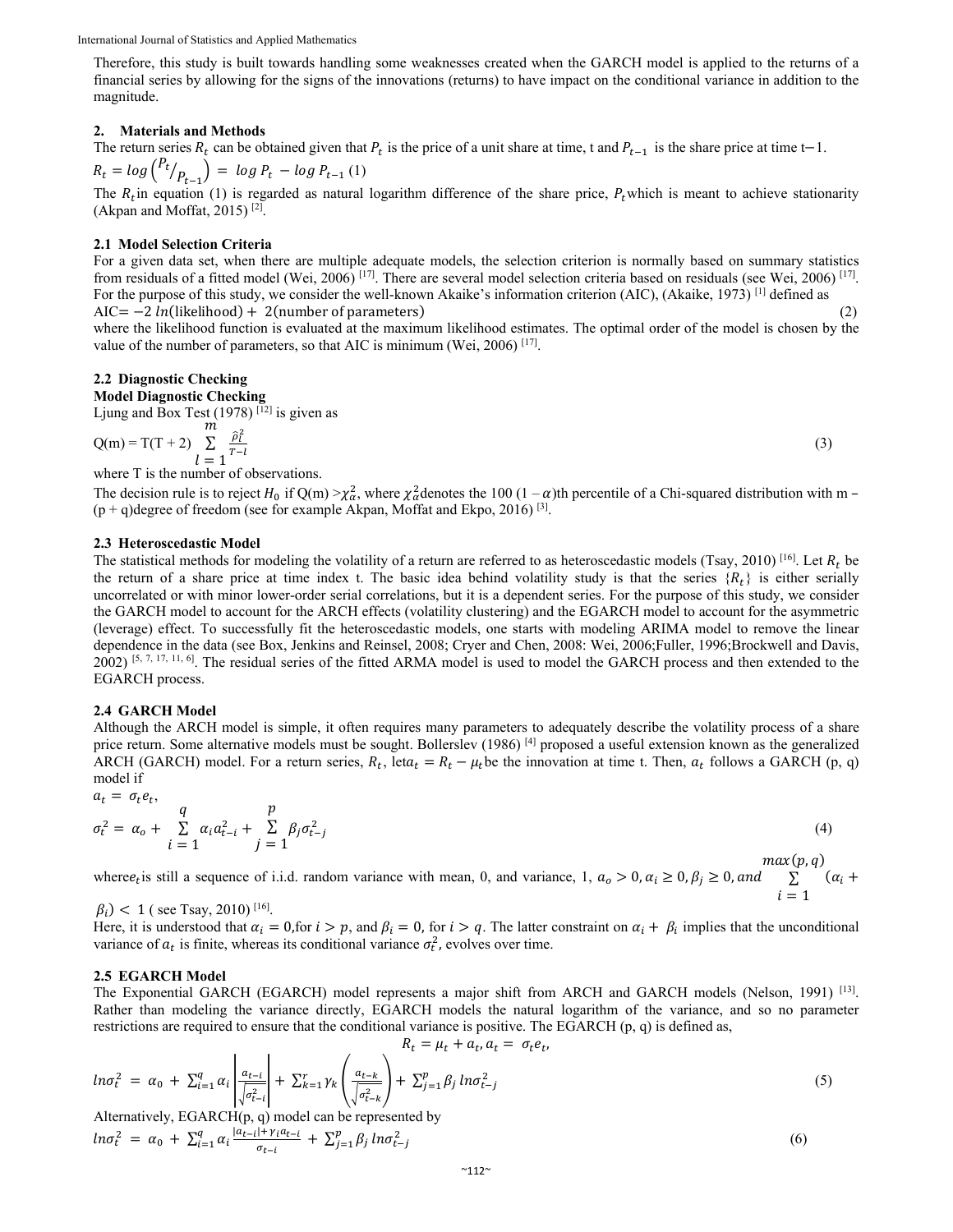where again,  $e_t$  is a sequence of i.i.d. random variance with mean, 0, and variance, 1, and $\gamma_k$  is the asymmetric coefficient. In the original parameterization of Nelson (1991)<sup>[13]</sup>, p and r were assumed to be equal. The process is covariance stationary if and only if  $\sum_{j=1}^{q} \beta_j < 1$ .

#### **3. Results and Discussion**

From the return series comprising2451 observations, the plot of the series presented in figure 1 indicates that the series is not stationary. Also, the ACF of the share price series persists and decays slowly is an indication that the series is not stationary (see Fig. 2).



**Fig 2:** ACF and PACF of the Share Price Series

However, achieving stationarity implies ensuring that the mean and the variance of the series are constant. Therefore, taking the natural log difference of the share price series (returns) ensures stationarity and volatility clustering is evident in the returns (see Fig. 3).



 $~^{\sim}$ 113 $~^{\sim}$ **Fig 3:** Plot of the Return Series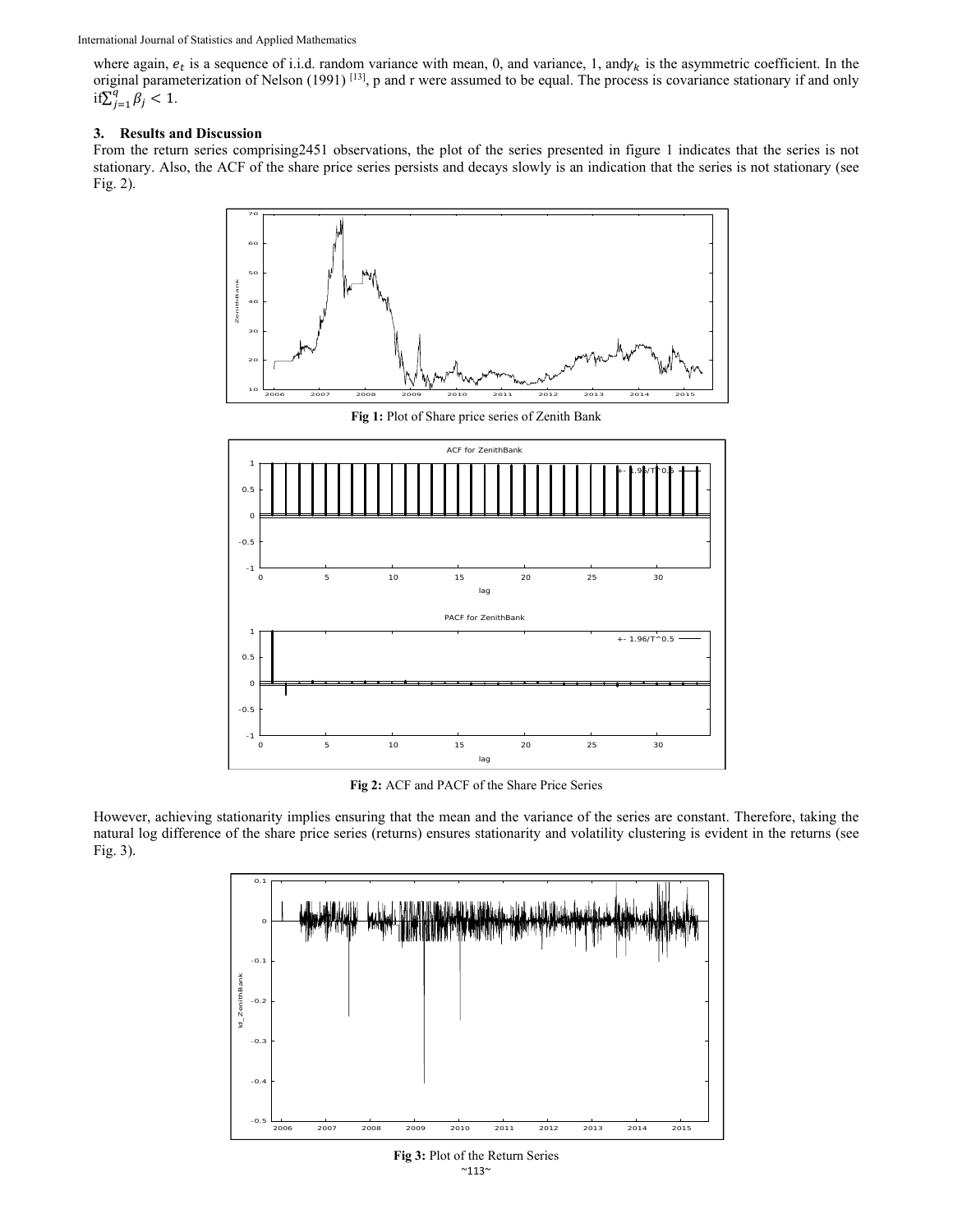#### 3.1 Identification and Estimation of ARIMA Model

In this study, our concentration is on the return series rather than the share price series in that the returns have more attractive statistical properties (volatility clustering and leverage effect) and easy to handle than the share prices. In an attempt to model the linear dependence in the return series, we fit tentatively ARIMA $(1,0,1)$ , ARIMA $(1,0,2)$  and ARIMA $(1,0,3)$  models based on the ACF and PACF of the return series in figure 4. The information criteria for the fitted models are presented in Table 1.

![](_page_3_Figure_3.jpeg)

Fig 4: ACF and PACF of the Returns of Zenith Bank

Table 1: Information Criteria for ARIMA Model

|  |               | $ARIMA(1.0.1)$   $ARIMA(1.0.2)$   $ARIMA(1.0.3)$ |                |
|--|---------------|--------------------------------------------------|----------------|
|  | $C = 1661359$ | 1-1661467                                        | $1 - 16620.54$ |

 $ARIMA(1,0,3)$  model has the minimum information criterion and is thus selected as the best fitted model for the return series of the bank. The estimated  $ARIMA(1,0,3)$  model is presented in equation (7) below.  $R_t = 0.8289R_{t-1} + \varepsilon_t - 0.5885\varepsilon_{t-1} - 0.1734\varepsilon_{t-2} - 0.0633\varepsilon_{t-3}$  (7) [Excerpts from table 2 below]

| Parameter       | Estimate                       | <b>Standard error</b>                      | z-value   | $Pr(>= z )$     |
|-----------------|--------------------------------|--------------------------------------------|-----------|-----------------|
| ar 1            | 0.828927                       | 0.065054                                   | 12.7420   | $< 2.2e-16$ *** |
| mal             | $-0.588533$                    | 0.067549                                   | $-8.7127$ | $< 2.2e-16$ *** |
| ma <sub>2</sub> | $-0.173414$                    | 0.025665                                   | $-6.7569$ | $1.41e-11$ ***  |
| ma3             | $-0.063303$                    | 0.020043                                   | $-3.1584$ | $0.001586$ **   |
|                 | Signif codes $0$ '***' $0.001$ | $***$ 0.01 $**$ 0.05 $\cdot$ 0.1 $\cdot$ 1 |           |                 |

Table 2: Output of ARIMA(1,0,3) Model

The diagnostic checks on the ARIMA $(1,0,3)$  model using Ljung – Box test indicates that the model is a good fit since the null hypothesis of no serial correlations in the first eight (8) lags of the residuals of the model is not rejected given that the p-value of 0.3062 (associated with the Chi-squared value of 9.4444 with 8 degrees of freedom) is not less than 5% level of significance (see Table 3). Hence, the model is adequate in modeling the dynamic linear dependence of the series.

| Table 3: Output of Ljung-Box Test |  |  |  |
|-----------------------------------|--|--|--|
|                                   |  |  |  |

|        | $\chi$ – squared Degree of Freedom (df) p-value |        |
|--------|-------------------------------------------------|--------|
| 9 4444 |                                                 | 0.3062 |

#### 3.2 Detecting the Presence of Heteroscedasticity

To detect the presence of heteroscedasticity (ARCH effect), we assess the ACF of  $\varepsilon_t^2$  of ARIMA(1,0,3) model. If at least one lag term in the squares of residual series ( $\varepsilon_t^2$ ) is found to be statistically significant, then heteroscedasticity is said to exist. From figure 5, the first lag term of ACF of the squares of the residual series is significant. Thus heteroscedasticity is said to exist.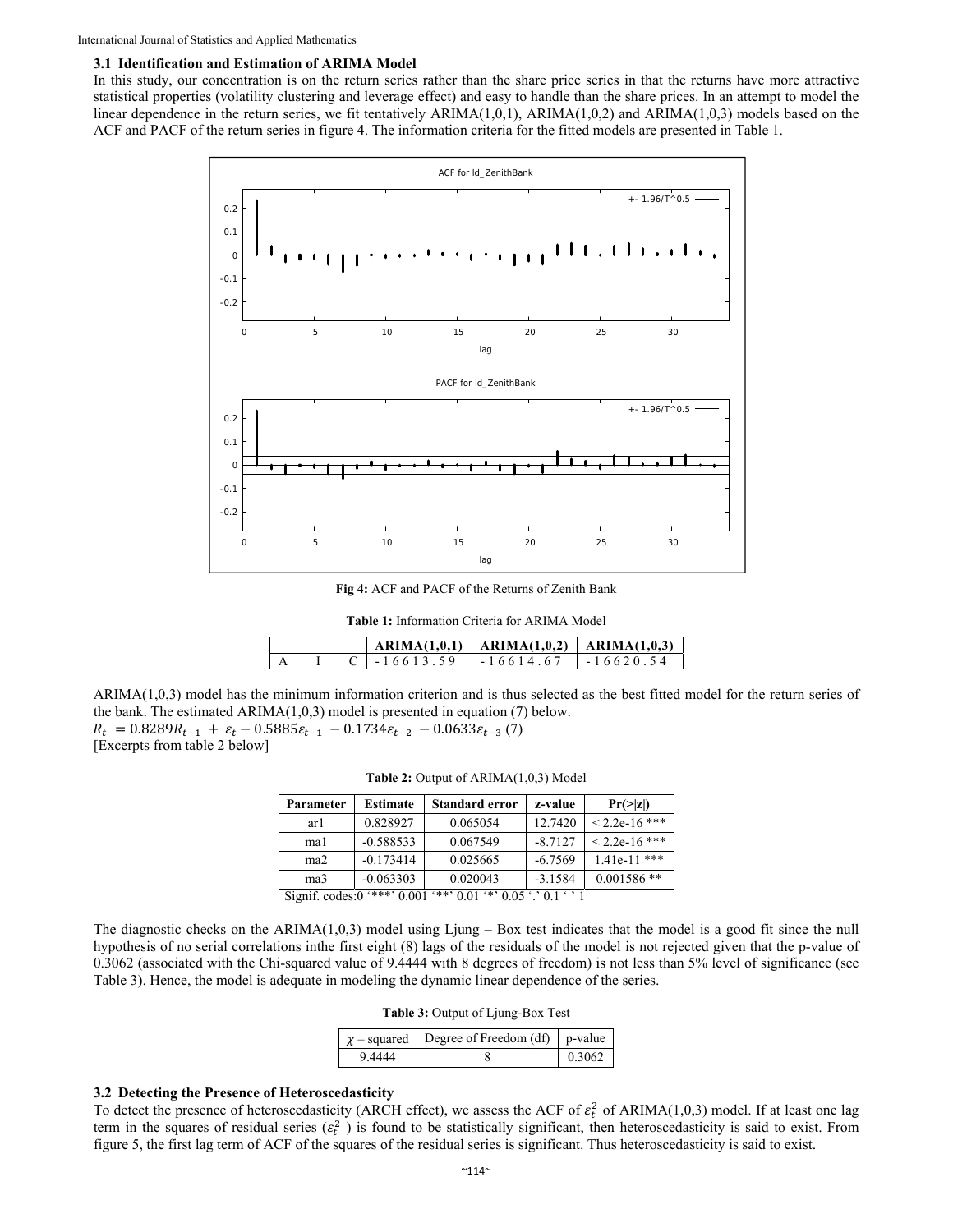![](_page_4_Figure_1.jpeg)

**Fig 5:** ACF and PACF of Squares of Residual Series

Also, according to the Lagrange Multiplier test, the hypothesis of no ARCH effects up to lag 16 is rejected since the Lagrange Multiplier test value of 3215 with corresponding probability (of Chi Square with 16 degree of freedom),  $0.000 < 5\%$  level of significance, further confirms the presence of heteroscedasticity.

#### **3.3 Estimation of GARCH Model Parameters**

Having detected the presence of heteroscedasticity, we moved on to estimate the GARCH model. We fit tentatively GARCH(0,1),  $GARCH(0,2)$  and  $GARCH(0,3)$  models to the residual series of  $ARIMA(1,0,3)$  model. From Table 4,  $GARCH(0,1)$  model appears not to have the lowest information criterion amongst the three tentative GARCH models. However, based on the principle of parsimony and the fact that the present conditional variance depends only on the immediate past conditional variance, we select GARCH(0,1) model.

**Table 4:** Information Criteria for GARCH Model

|  |  | $  G \triangle R CH(0,1)   G \triangle R CH(0,2)   G \triangle R CH(0,3)  $ |
|--|--|-----------------------------------------------------------------------------|
|  |  | $C$ 1 - 1 1 4 1 7 . 9 6 1 - 1 1 5 2 5 . 5 7 1 - 1 1 6 2 5 . 9 1 1           |

The estimated GARCH(0,1) model is presented in equation (8) and the values in bracket are the probability values (p-values) indicating the significance of the parameters in the model. Since all the p-values are not less than 5% level of significance, then, the parameters in the model are said to be significant.

 $R_t = 8.91031 \times 10^{-4} + \varepsilon_t$ (0.0255)  $\varepsilon_t = \sigma_t e_t, e_t \sim N(0, 1)$  $\sigma_t^2 = 3.38191e^{-4} + 0.631176\varepsilon_{t-1}^2$  (8)  $(<0.0001)(<0.0001)$ [Excerpts from Table 5]

|          | <b>Coefficient</b> | <b>Std. Error</b> | z       | p-value  |     |
|----------|--------------------|-------------------|---------|----------|-----|
| Const    | 0.000891031        | 0.000398773       | 2.2344  | 0.0255   | **  |
| alpha(0) | 0.000338191        | 1.47575e-05       | 22.9165 | < 0.0001 | *** |
| alpha(1) | 0.631176           | 0.0522735         | 12.0745 | < 0.0001 | *** |

#### **Table 5:** Output of GARCH (0,1) Model

| Mean dependent var | $-0.000043$ | S.D. dependent var | 0.025470                     |
|--------------------|-------------|--------------------|------------------------------|
| Log-likelihood     | 5712.982    | Akaike criterion   | $-11417.96$                  |
| Schwarz criterion  | $-11394.75$ | Hannan-Quinn       | $-11409.53$                  |
|                    |             |                    | $\bigcap_{n \in \mathbb{N}}$ |

Model 7: GARCH, using observations 2006-01-04:2015-05-26 (T = 2450) Dependent variable: uhat6

Standard errors based on Hessian

The diagnostic checks on the GARCH(0,1) model indicates that the model is adequate since the Lagrange Multiplier test statistics of 4.372158 with corresponding probability of Chi- Square with lag 8, 0.8221 >5% level of significance (see Table 6).

Thus, the ARCH effects in the return series of Zenith plc appear to be adequately captured by GARCH(0,1) model. The implication of this result is that large (small) absolute returns tend to be followed by large (small) absolute returns of similar magnitude.

**Table 6:** Heteroscedasticity Test: GARCH

| F-statistic | 0.545482 | Prob. $F(8.2432)$                                            | $0.8228$ 1 |
|-------------|----------|--------------------------------------------------------------|------------|
|             |          | $\log^*R$ -squared   4.372158   Prob. Chi-Square(8)   0.8221 |            |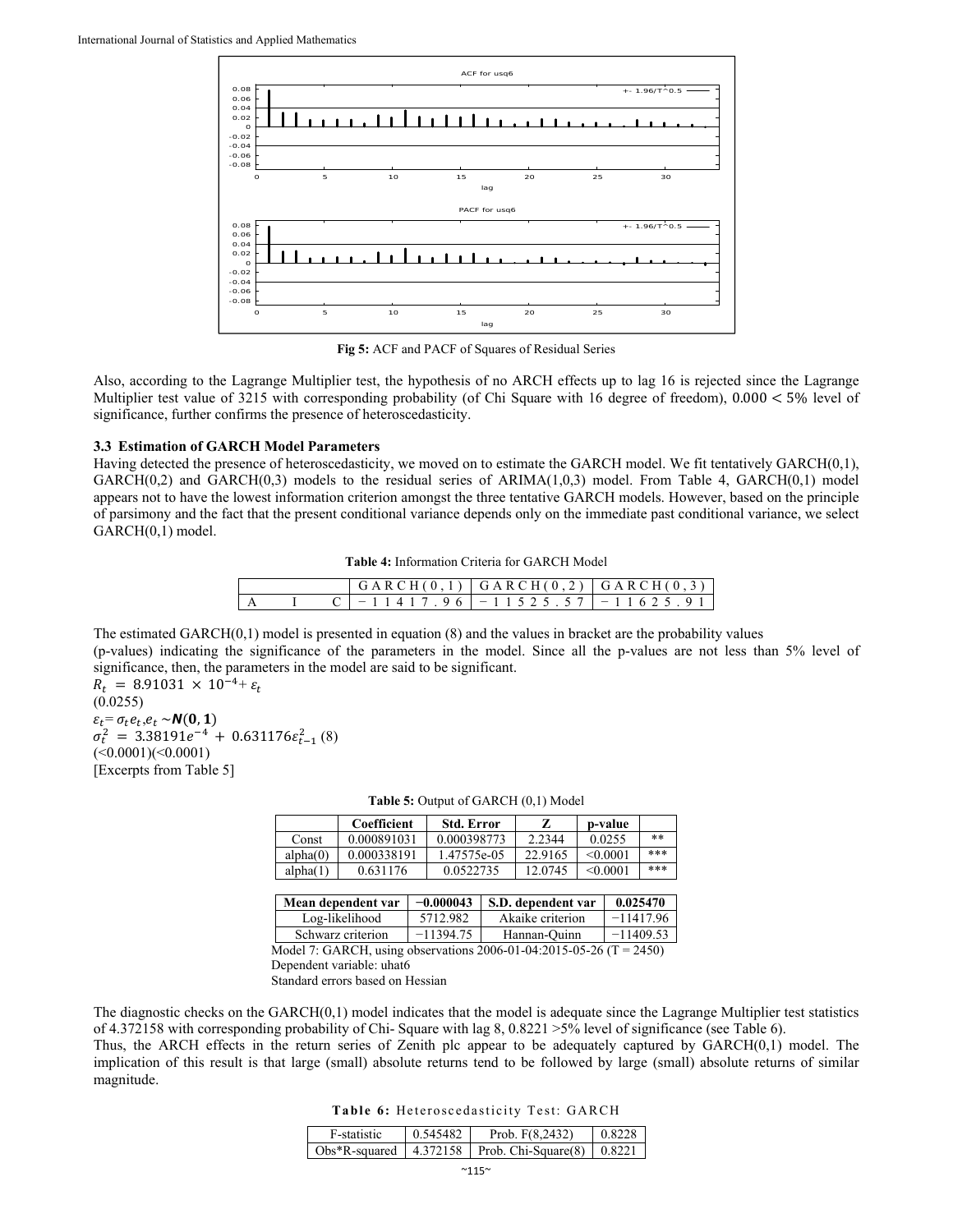#### **3.4 Estimation of EGARCH Model**

In order to model the asymmetric GARCH that would account for the leverage effect in the return series, we extended the  $GARCH(0,1)$  model to the EGARCH $(0,1)$  model which is presented in equation (9) below

$$
R_t = 6.83823 \times 10^{-5} + \varepsilon_t
$$
  
\n
$$
\varepsilon_t = \sigma_t e_t, e_t \sim N(0,1)
$$

$$
ln \sigma_t^2 = -7.84212 + 0.570692 \left( \frac{|\varepsilon_{t-1}| - 0.0808165\varepsilon_{t-1}}{\sigma_{t-1}} \right) \tag{9}
$$

[Excerpts from Table 7]

The coefficient of the asymmetric (leverage) effect is  $-0.0808165$  with the corresponding p-value of 0.0040 which is less than 5% level of significance. That is, the estimated leverage effect is negative and significant. Thus, the leverage effect in the series appears to be captured by EGARCH(0,1) model. The implication of this result is that an unexpected decrease in price increases predictability of volatility more than an unexpected increase in price of similar magnitude.

| <b>Table 7:</b> Output of EGARCH(0, 1) Model |  |
|----------------------------------------------|--|
|----------------------------------------------|--|

|       | Coefficient  | Std. Error  | 7        | p-value   |     |
|-------|--------------|-------------|----------|-----------|-----|
| Const | 6.83823e-05  | 0.000329079 | 0.2078   | 0.8354    |     |
| Omega | 784212       | 0.0389357   | $-201.4$ | 0.0000    | *** |
| Alpha | a0.570692    | 0.0403487   | 14.14    | 2.03e-045 | *** |
| Gamma | $-0.0808165$ | 0.0280480   | $-2.881$ | 0.0040    | *** |

| Log-likelihood    | 5656.28411     | Akaike criterion | $-11304.56822$ |
|-------------------|----------------|------------------|----------------|
| Schwarz criterion | $-11281.35284$ | Hannan-Quinn     | $-11296.13129$ |

Model: EGARCH(0,1) [Nelson] (Normal)

Dependent variable: uhat6

Sample: 2006-01-04-2015-05-26 (T = 2450), VCV method: Hessian

The diagnostic checks on the EGARCH(0,1) model shows that the model is adequate, since the Lagrange Multiplier test value of 5.927093 with the p-value of 0.6554 >5% level of significance (see Table 8).

|  |  |  | <b>Table 8:</b> Heteroskedasticity Test for EGARCH(0,1) Model |  |  |
|--|--|--|---------------------------------------------------------------|--|--|
|--|--|--|---------------------------------------------------------------|--|--|

| F-statistic | 0.739952 | Prob. $F(8.2432)$                                                                 | 0.6562 |
|-------------|----------|-----------------------------------------------------------------------------------|--------|
|             |          | $\vert$ Obs*R-squared $\vert$ 5.927093 $\vert$ Prob. Chi-Square(8) $\vert$ 0.6554 |        |

#### **4. Conclusion**

From the findings, we found that the assumption of constant variance is being violated as indicated by the presence of ARCH effect in the residuals of ARIMA  $(1,0,3)$  model. The ARCH effect (heteroscedasticity) was adequately captured by GARCH $(0,1)$ model. In an attempt to relax the nonnegative constraints in GARCH model, we found that the asymmetric (leverage) effect parameter was negative, significant and adequately captured by EGARCH(0,1) model. Therefore, this study contributes to knowledge as follows; that where the linear models fail to capture changing variance, the symmetric GARCH model provides the basic remedy to the violation of assumption of constant variance. While on the other hand, the asymmetric GARCH model captured the negative asymmetry in the series, thereby overcoming the weaknesses of symmetric GARCH model due to the nonnegative constraints on the parameters.

#### **5. References**

- 1. Akaike H. A New Look at the Statistical Model Identification. IEEE Transactions on Automatic Control. 1973; (19)6:716- 723.
- 2. Akpan EA, Moffat IU. ARCH Modeling of the Returns of First Bank of Nigeria. American Journal of Science and Industrial Research. 2015; 6(6):131-140.
- 3. Akpan EA, Moffat IU, Ekpo NB. ARMA ARCH Modeling of the Returns of First Bank of Nigeria, European Scientific Journal. 2016; 12(8):257-266.
- 4. Bollerslev T. Generalized Autoregressive Conditional Heteroscedasticity. Journal of Econometrics. 1986; 31(3):307-327.
- 5. Box GEP, Jenkins GM, Reinsel GC. Time Series Analysis: Forecasting and Control. 3rd Ed., New Jersey: Wiley and Sons, 2008, 47-89.
- 6. Brockwell PJ, Davis RA. Introduction to Time Series and Forecasting. 2nd*Ed,.*Springer, 2002, 83-219.
- 7. Cryer JD, Chan K. Time Series Analysis with Application in R. 2nd ed., New York: Springer, 2008,55-190.
- 8. Engle RF,Ng VK. Measuring and Testing the Impact of News on Volatility.Journal of Finance.1993;48(5):1749-1778.
- 9. Francq C,Zakoian J. GARCH Models*:* Structure, Statistical Inference and FinancialApplications.1st ed. Chichester, John Wiley &Sons Ltd. 2010, 19-220.
- 10. Franses PH, Van Dijk D. Non-linear Time Series Models in Empirical Finance*.*2nded.New York: Cambridge University Press, 2003, 135-147.
- 11. Fuller WA. Introduction to Statistical Time Series, 2nd Ed., New York, John Wiley andSons, 1996, 21-94.
- 12. Ljung G, Box GC. On a Measure of Lack of Fit in Time series models. Biometrica. 1978; 2(66):265-270.
- 13. Nelson, D. B. Conditional Heteroscedasticity of Asset Returns. A new Approach. *Econometrica*, 1991; 59, 347 370.
- 14. Nelson DB, Cao CQ. Inequality Constraints in the Univariate GARCH Model. Journal of Business and Economics Statistics. 1992; 10:229-235.